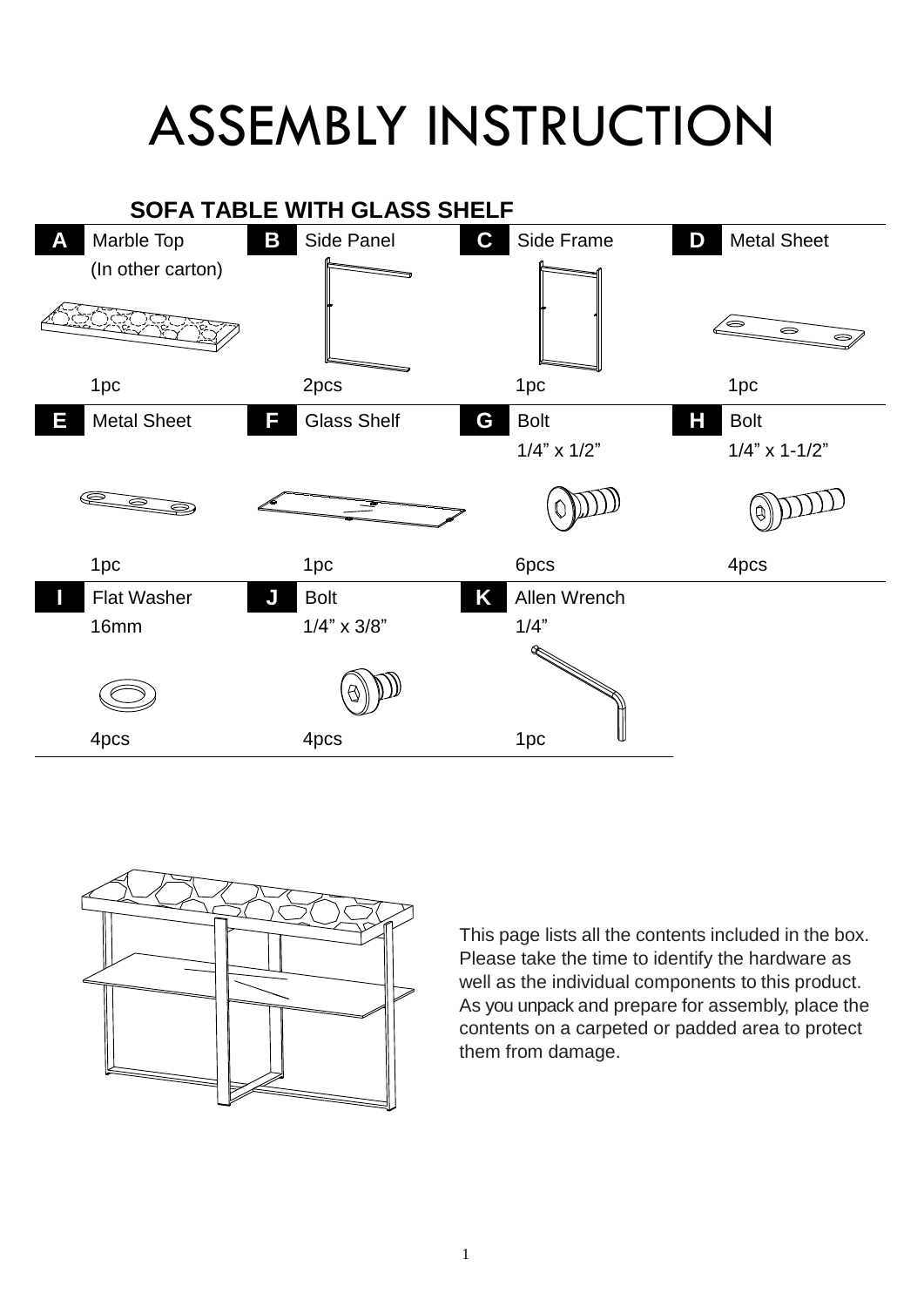Attach Side Panels (B) to Side Frame (C) by Metal Sheet (D) (E), Bolt (G) and Allen Wrench (K) as shown.



Attach assembled metal base to Marble Top (A) by Bolt (H), Flat Washer (I) and Allen Wrench (K) as shown.



**1**

**2**